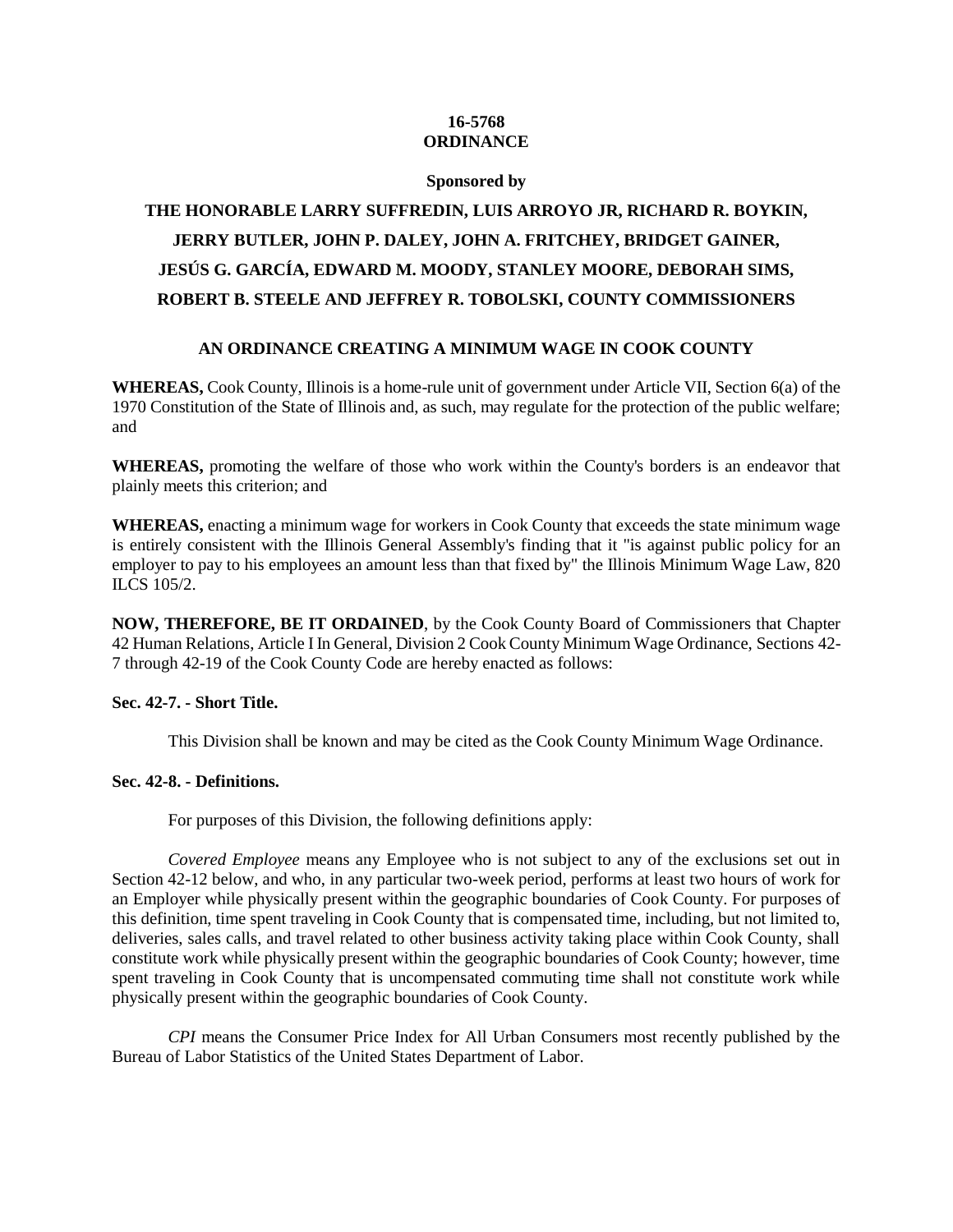#### *Director* means the Executive Director of the Cook County Commission on Human Rights.

*Domestic worker* means a person whose primary duties include housekeeping; house cleaning; home management; nanny services, including childcare and child monitoring; caregiving, personal care or home health services for elderly persons or persons with illnesses, injuries, or disabilities who require assistance in caring for themselves; laundering; cooking; companion services; chauffeuring; and other household services to members of households or their guests in or about a private home or residence, or any other location where the domestic work is performed.

*Employee, Gratuities, and Occupation* have the meanings ascribed to those terms in the Minimum Wage Law, with the exception that all Domestic Workers, including Domestic Workers employed by Employers with fewer than four (4) employees, shall fall under the definition of the term "Employee".

*Employer* means any individual, partnership, association, corporation, limited liability company, business trust, or any person or group of persons that gainfully employs at least one Covered Employee. To qualify as an Employer, such individual, group, or entity must (1) maintain a business facility within the geographic boundaries of Cook County and/or (2) be subject to one or more of the license requirements in Title 4 of this Code.

*Fair Labor Standards Act* means the United States Fair Labor Standards Act of 1938, 29 USC § 201 et seq., in force on the effective date of this chapter and as thereafter amended.

*Minimum Wage Law* means the Illinois Minimum Wage Law, 820 ILCS 105/1 et seq., in force on the effective date of this chapter and as thereafter amended.

*Subsidized Temporary Youth Employment Program* means any publicly subsidized summer or other temporary youth employment program through which persons aged 24 or younger are employed by, or engaged in employment coordinated by, a nonprofit organization or governmental entity.

*Subsidized Transitional Employment Program* means any publicly subsidized temporary employment program through which persons with unsuccessful employment histories and/or members of statistically hard-to-employ populations (such as formerly homeless persons, the long-term unemployed, and formerly incarcerated persons) are provided temporary paid employment and case-managed services under a program administered by a nonprofit organization or governmental entity, with the goal of transitioning program participants into unsubsidized employment.

*Tipped Employee* has the meaning ascribed that term in the Fair Labor Standards Act.

*Wage* means compensation due an Employee by reason of his employment.

#### **Sec. 42-9. - Minimum Hourly Wage.**

Except as provided in Sections 42-10 of this Code, every Employer shall pay no less than the following Wages to each Covered Employee for each hour of work performed for that Employer while physically present within the geographic boundaries of Cook County: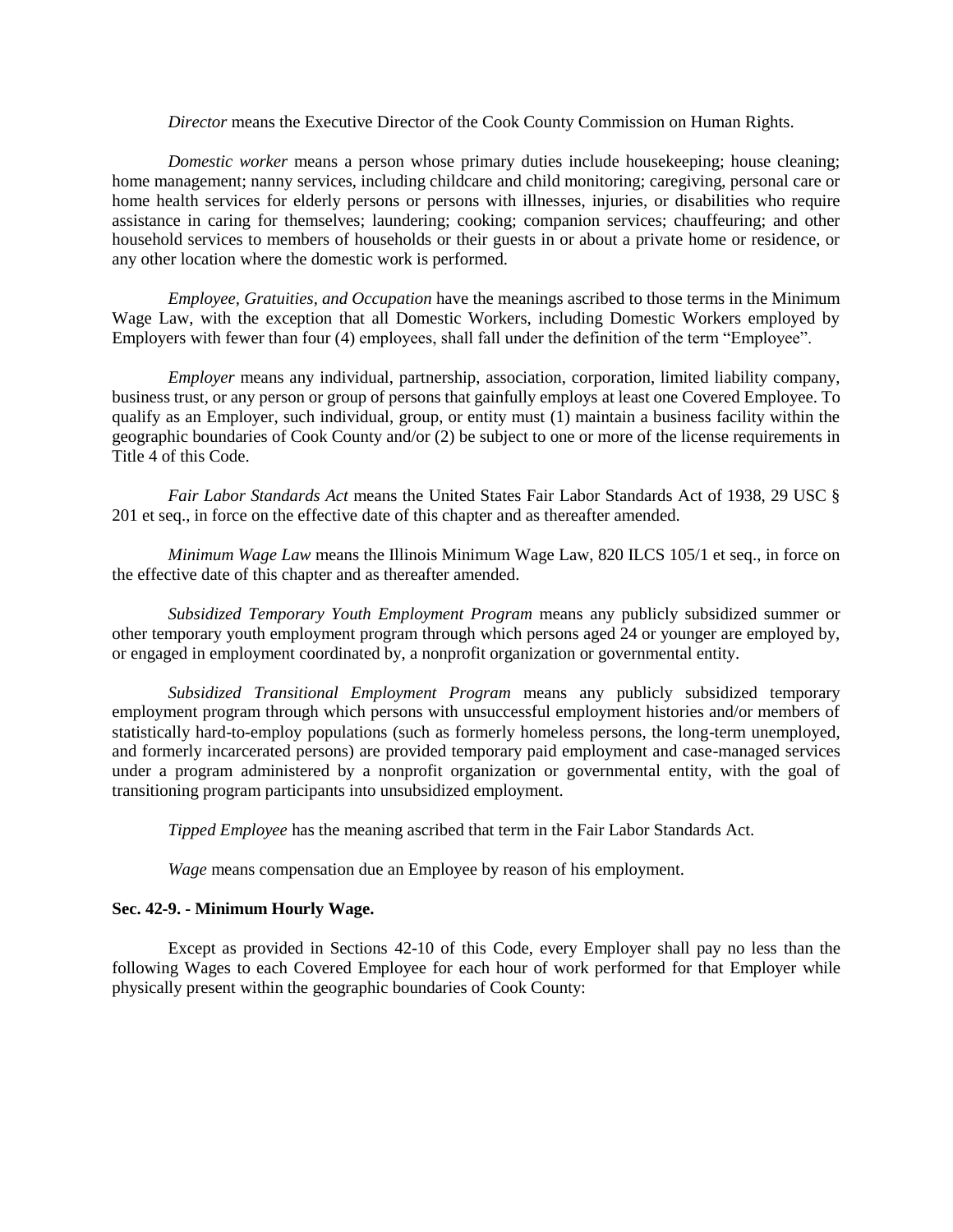(a) Beginning on July 1, 2017, the greater of: (1) the minimum hourly Wage set by the Minimum Wage Law; (2) the minimum hourly Wage set by the Fair Labor Standards Act; or (3) \$10.00 per hour.

(b) Beginning on July 1, 2018, the greater of: (1) the minimum hourly Wage set by the Minimum Wage Law; (2) the minimum hourly Wage set by the Fair Labor Standards Act; or (3) \$11.00 per hour.

(c) Beginning on July 1, 2019, the greater of: (1) the minimum hourly Wage set by the Minimum Wage Law; (2) the minimum hourly Wage set by the Fair Labor Standards Act; or (3) \$12.00 per hour.

- (1) Beginning on July 1, 2020, the greater of: (1) the minimum hourly Wage set by the Minimum Wage Law; (2) the minimum hourly Wage set by the Fair Labor Standards Act; or (3) \$13.00 per hour.
- (2) Beginning on July 1, 2021, and on every July 1 thereafter, the greater of: (1) the minimum hourly Wage set by the Minimum Wage Law; (2) the minimum hourly Wage set by the Fair Labor Standards Act; or (3) Cook County's minimum hourly Wage from the previous year, increased in proportion to the increase, if any, in the CPI, provided, however, that if the CPI increases by more than 2.5 percent in any year, the Cook County minimum Wage increase shall be capped at 2.5 percent, and that there shall be no Cook County minimum Wage increase in any year when the unemployment rate in Cook County for the preceding year, as calculated by the Illinois Department of Employment Security, was equal to or greater than 8.5 percent. Any increase pursuant to subsection 42-9(e) shall be rounded up to the nearest multiple of \$0.05. Any increase pursuant to subsection 42-9(e) shall remain in effect until any subsequent adjustment is made. On or before June 1, 2021, and on or before every June 1 thereafter, the Director shall make available to Employers a bulletin announcing the adjusted minimum hourly Wage for the upcoming year.

# **Sec. 42-10. - Minimum hourly wage in occupations receiving gratuities.**

(a) Every Employer of a Covered Employee engaged in an Occupation in which Gratuities have customarily and usually constituted part of the remuneration shall pay no less than the following Wage to each Covered Employee for each hour of work performed for that Employer while physically present within the geographic boundaries of the County:

> (1) Beginning on July 1, 2017, the greater of: (A) the minimum hourly Wage set by the Fair Labor Standards Act for Tipped Employees; or (B) the minimum hourly Wage set by the Minimum Wage Law for workers who receive Gratuities.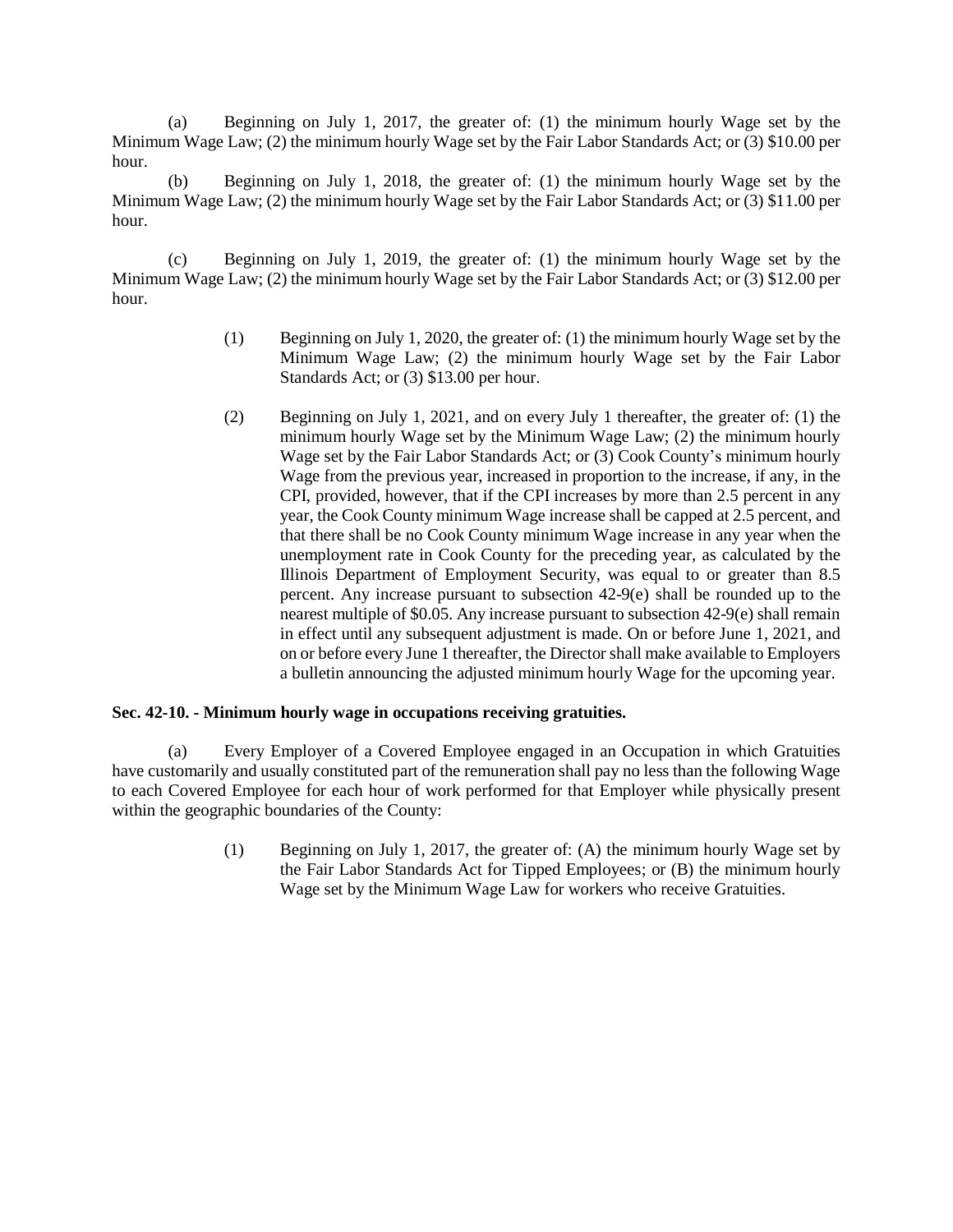(2) Beginning on July 1, 2018, and on every July 1 thereafter, the greater of (A) the minimum hourly Wage set by the Fair Labor Standards Act for tipped workers; (B) the minimum hourly Wage set by the Minimum Wage Law for workers who receive Gratuities; or (C) Cook County's minimum hourly Wage from the previous year for workers who receive Gratuities, increased in proportion to the increase, if any, in the CPI, provided, however, that if the CPI increases by more than 2.5 percent in any year, the Cook County minimum Wage increase for workers who receive Gratuities shall be capped at 2.5 percent, and that there shall be no Cook County minimum Wage increase for workers who receive Gratuities in any year when the unemployment rate in Cook County for the preceding year, as calculated by the Illinois Department of Employment Security, was equal to or greater than 8.5 percent. Any increase pursuant to subsection  $42-10$  (a)(3)(C) shall be rounded up to the nearest multiple of \$0.05. Any increase pursuant to subsection 42-10 (a)(3) shall remain in effect until any subsequent adjustment is made. On or before June 1, 2018, and on or before every June 1 thereafter, the Director shall make available to Employers a bulletin announcing Cook County's minimum hourly Wage for the upcoming year for workers who receive Gratuities.

(b) Each Employer that pays a Covered Employee the Wage described in subsection 42-10 (a) shall transmit to the Director, in a manner provided by regulation, substantial evidence establishing: (1) the amount the Covered Employee received as Gratuities during the relevant pay period; and (2) that no part of that amount was returned to the Employer. If an Employer is required by the Minimum Wage Law to provide substantially similar data to the Illinois Department of Labor, the Director may allow the Employer to comply with this subsection 42-10 (b) by filing a copy of the state documentation.

# **Sec. 42-11. - Overtime compensation.**

The Wages set out in Sections 42-9 and 42-10 are subject to the overtime compensation provisions in the Cook County Minimum Wage Law, with the exception that the definitions of "Employer" and "Employee" in this chapter shall apply.

# **Sec. 42-12. - Exclusions.**

This chapter shall not apply to hours worked:

(a) By any person subject to subsection  $4(a)(2)$  of the Minimum Wage Law, with the exception that the categories of Employees described in subsections  $4(a)(2)(A)$  and  $4(a)(2)(B)$  of the Minimum Wage Law shall be entitled to the Wages described in Sections 42-9 and 42-10 , whichever applies, as well as the overtime compensation described in Section 42-11;

(b) By any person subject to subsection 4(a)(3), subsection 4(d), subsection 4(e), Section 5, or Section 6 of the Minimum Wage Law;

(c) For any governmental entity other than the Cook County, a category that, for purposes of this chapter, includes, but is not limited to, any unit of local government, the Illinois state government, and the government of the United States, as well as any other federal, state, or local governmental agency or department;

- (d) For any Subsidized Temporary Youth Employment Program; or
- (e) For any Subsidized Transitional Employment Program.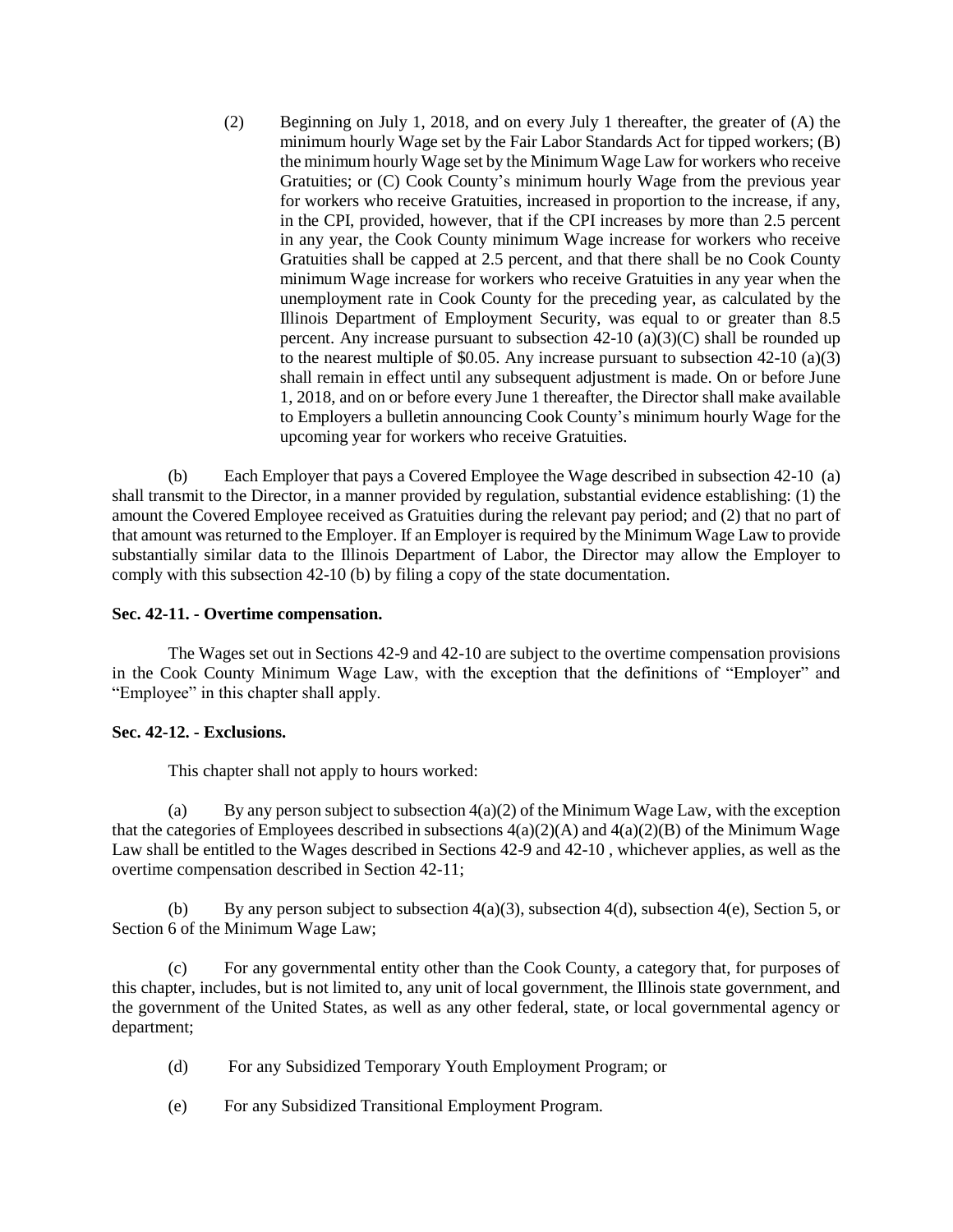#### **Sec. 42-13. - Applications to Collective Bargaining Agreements.**

Nothing in this chapter shall be deemed to interfere with, impede, or in any way diminish the right of employees to bargain collectively with their employers through representatives of their own choosing in order to establish wages or other conditions of work in excess of the applicable minimum standards of the provisions of this chapter. The requirements of this chapter may be waived in a bona fide collective bargaining agreement, but only if the waiver is set forth explicitly in such agreement in clear and unambiguous terms.

#### **Sec. 42-14. - Applications to the Cook County Living Wage Ordinance for Procurements.**

Nothing in this chapter shall be deemed conflict with Article IV, Division 3 of the Cook County Code. All Contractors must comply with the Wage Requirements set forth in Article IV, Division 3, even if the wages required to be paid are higher than those set forth within this chapter.

#### **Sec. 42-15. - Notice and Posting.**

(a) Every Employer shall post in a conspicuous place at each facility where any Covered Employee works that is located within the geographic boundaries of Cook County a notice advising the Covered Employee of the current minimum Wages under this chapter, and of his rights under this chapter. The Director shall prepare and make available a form notice that satisfies the requirements of this subsection 42-14 (a). Employers that do not maintain a business facility within the geographic boundaries of Cook County and households that serve as the worksites for Domestic Workers are exempt from this subsection  $42-14(a)$ .

(b) Every Employer shall provide with the first paycheck subject to this chapter issued to a Covered Employee a notice advising the Covered Employee of the current minimum Wages under this chapter, and of the Employee's rights under this chapter. The Director shall prepare and make available a form notice that satisfies the requirements of this subsection 42-14(b).

#### **Sec. 42-16. - Retaliation Prohibited.**

It shall be unlawful for any Employer to discriminate in any manner or take any adverse action against any Covered Employee in retaliation for exercising any right under this chapter, including, but not limited to, disclosing, reporting, or testifying about any violation of this chapter or regulations promulgated thereunder. For purposes of this Section, prohibited adverse actions include, but are not limited to, unjustified termination, unjustified denial of promotion, unjustified negative evaluations, punitive schedule changes, punitive decreases in the desirability of work assignments, and other acts of harassment shown to be linked to such exercise of rights.

#### **Sec. 42-17. - Enforcement – Regulations.**

The Cook County Commission on Human Rights shall enforce this chapter, and the Director is authorized to adopt regulations for the proper administration and enforcement of its provisions.

#### **Sec. 42-18. - Violation – Penalty.**

Any Employer who violates this chapter or any regulation promulgated thereunder shall be subject to a fine of not less than \$500.00 nor more than \$1,000.00 for each offense. Each day that a violation continues shall constitute a separate and distinct offense to which a separate fine shall apply.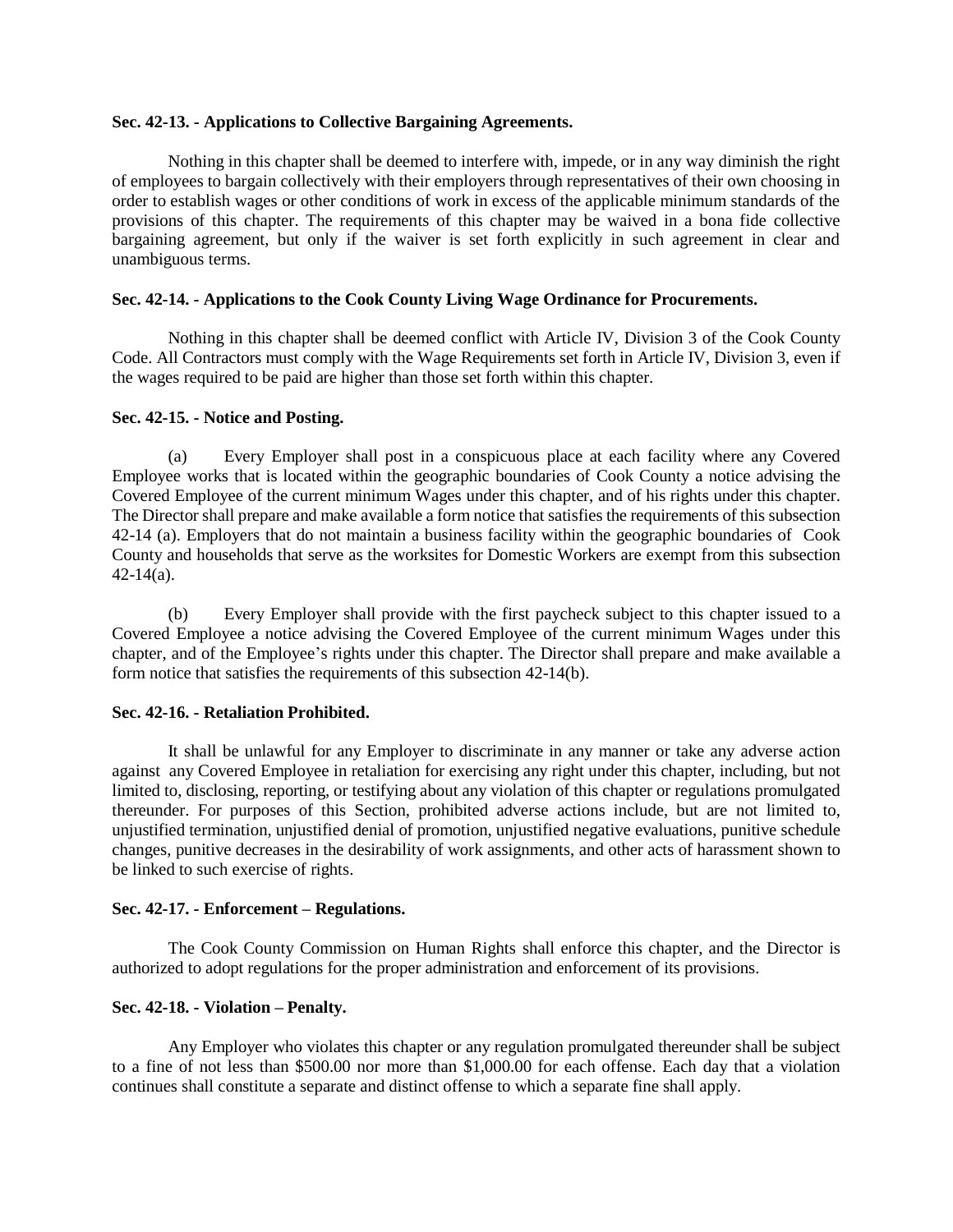#### **Sec. 42-19. - Private Cause of Action.**

If any Covered Employee is paid by his Employer less than the Wage to which he is entitled under this chapter, the Covered Employee may recover in a civil action three times the amount of any such underpayment, together with costs and such reasonable attorney's fees as the court allows. An agreement by the Covered Employee to work for less than the Wage required under this chapter is no defense to such action.

**BE IT FURTHER ORDAINED**, by the Cook County Board of Commissioners, that Chapter 34 Finance, Article IV Procurement Code, Division 4 Disqualifications and Penalties, Section 34-179 of the Cook County Code is hereby amended as follows:

#### **Sec. 34-179. - Disqualification due to violation of laws related to the payment of wages and Employer Paid Sick Leave Ordinance.**

(a) A Person including a Substantial Owner (as defined in Part I, Chapter 34, Article V, Section 34-367 of the Cook County Code) who has admitted guilt or liability or has been adjudicated guilty or liable in any judicial or administrative proceeding of committing a repeated or willful violation of the Illinois Wage Payment and Collection Act, 820 ILCS 115/1 et seq., Illinois Minimum Wage Act, 820 ILCS 105/1 et seq., the Illinois Worker Adjustment and Retraining Notification Act, 820 ILCS 65/1 et seq., the Employee Classification Act, 820 ILCS 185/1 et seq., the Fair Labor Standards Act of 1938, 29 U.S.C. 201, et seq., or any comparable state statute or regulation of any state, which governs the payment of wages shall be ineligible to enter into a Contract with the County for a period of five years from the date of conviction, entry of a plea, administrative finding or admission of guilt.

(b) A person including a Substantial Owner who has admitted guilt or liability or has been adjudicated guilty or liable in any judicial or administrative proceeding of violating the Cook County Minimum Wage Ordinance (Section 42-7 - 42-15 of the Cook County Code) shall be ineligible to enter into a Contract with the County for a period of five years from the date of conviction, entry of a plea, administrative finding or admission of guilt.

(c) The CPO shall obtain an affidavit or certification from every Person or Substantial Owner (as defined in Part I, Chapter 34, Article V, Section 34-367 of the Cook County Code) from whom the County seeks to make a Contract with certifying that the Person seeking to do business with the County including its Substantial Owners (as defined in Part I, Chapter 34, Article V, Section 34- 367 of the Cook County Code) has not violated the statutory provisions identified in Subsection (a) and or (b) of this Section.

(d) For Contracts entered into following the effective date of this Ordinance, if the County becomes aware that a Person including Substantial Owner (as defined in Part I, Chapter 34, Article V, Section 34-367 of the Cook County Code) under contract with the County is in violation of Subsection (a) or (b) of this Section, then, after notice from the County, any such violation(s) shall constitute a default under the Contract.

(e) If a Person including a Substantial Owner(as defined in Part I, Chapter 34, Article V, Section 34-367 of the Cook County Code) is ineligible to contract with the County due to the provisions of Subsection (a) or (b) of this Section, the Person seeking the Contract may submit a request for a reduction or waiver of the ineligibility period to the CPO. The request shall be in writing in a manner and form prescribed by the CPO and shall include one or more of the following actions have been taken: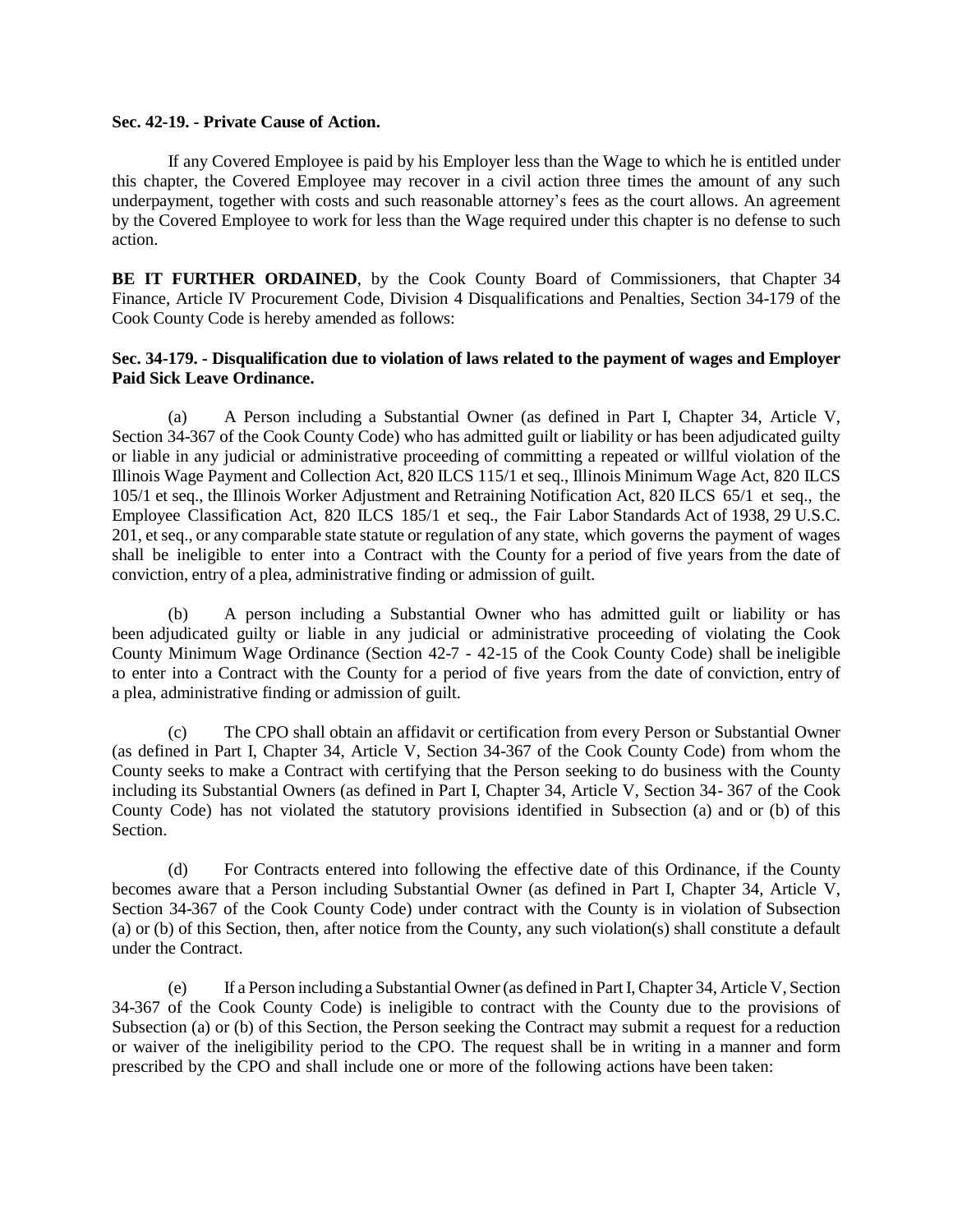- (1) There has been a bona fide change in ownership or Control of the ineligible Person or Substantial Owner;
- (2) Disciplinary action has been taken against the individual(s) responsible for the acts giving rise to the violation;
- (3) Remedial action has been taken to prevent a recurrence of the acts giving rise to the disqualification or default; or
- (4) Other factors that the Person or Substantial Owner believe are relevant.

The CPO shall review the documentation submitted, make any inquiries deemed necessary, request additional documentation where warranted and determine whether a reduction or waiver is appropriate. Should the CPO determine that a reduction or waiver of the ineligibility period is appropriate; the CPO shall submit its decision and findings to the County Board.

 $(e f)$  A Using Agency may request an exception to such period of ineligibility by submitting a written request to the CPO, supported by facts that establish that it is in the best interests of the County that the Contract be made from such ineligible Person. The CPO shall review the documentation, make any inquiries deemed necessary, and determine whether the request should be approved. If an exception is granted, such exception shall apply to that Contract only and the period of ineligibility shall continue for its full term as to any other Contract. Said exceptions granted by the CPO shall be communicated to the County Board.

**BE IT FURTHER ORDAINED**, by the Cook County Board of Commissioners, that Chapter 74 Taxation, Article II Real Property Taxation, Division 2 Classification System for Assessment, Section 74- 74 of the Cook County Code is hereby amended as follows:

# **Sec. 74-74. - Laws regulating the payment of wages and Employer Paid Sick Leave.**

(a) Except where a Person has requested an exception from the Assessor and the County Board expressly finds that granting the exception is in the best interest of the County, such Person including any Substantial Owner (as defined in Part I, Chapter 34, Article V, Section 34-367 of the Cook County Code) shall be ineligible to receive any property tax incentive noted in Division 2 of this Article if, during the five year period prior to the date of the application, such Person or Substantial Owner (as defined in Part I, Chapter 34, Article V, Section 34-367 of the Cook County Code) admitted guilt or liability or has been adjudicated guilty or liable in any judicial or administrative proceeding of committing a repeated or willful violation of the Illinois Wage Payment and Collection Act, 820 ILCS 115/1 et seq., the Illinois Minimum Wage Act, 820 ILCS 105/1 et seq., the Illinois Worker Adjustment and Retraining Notification Act, 820 ILCS 65/1 et seq., the Worker Adjustment and Retraining Notification Act, 29 U.S.C. 2101 et seq., the Employee Classification Act, 820 ILCS 185/1 et. seq., the Fair Labor Standards Act of 1938, 29 U.S.C. 201, et seq., or any comparable state statute or regulation of any state, which governs the payment of wages.

(b) The Assessor shall obtain an affidavit or certification from every Person and Substantial Owner (as defined in Part I, Chapter 34, Article V, Section 34-367of the Cook County Code) who seeks a property tax incentive from the County as noted in Division 2 of this Article certifying that the Person or Substantial Owner (as defined in Part I, Chapter 34, Article V, Section 34-367of the Cook County Code) has not violated the statutory provisions identified in Subsection (a) of this Section.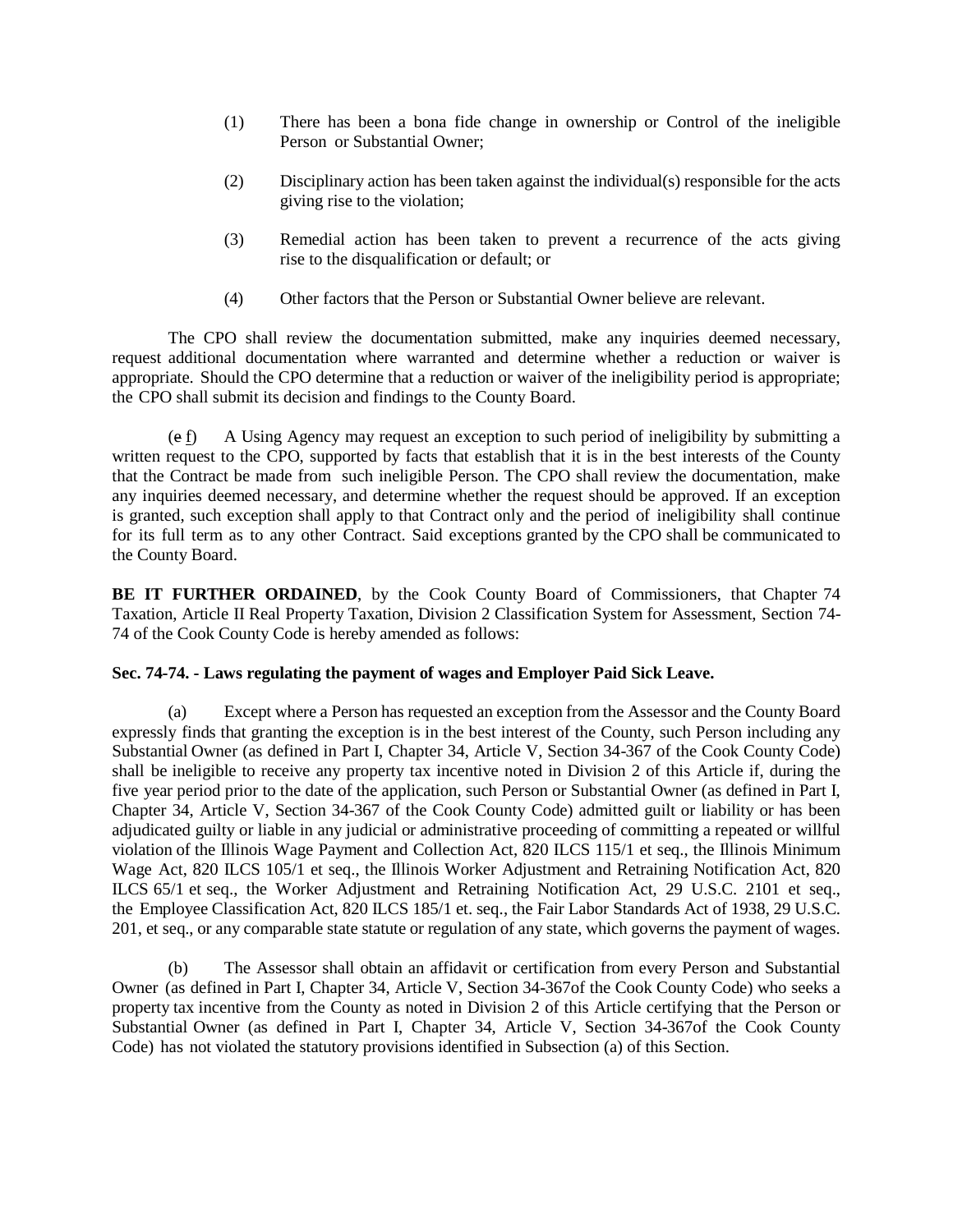(c) If the County or Assessor becomes aware that a Person or Substantial Owner (as defined in Part I, Chapter 34, Article V, Section 34-367of the Cook County Code) has admitted guilt or liability or has been adjudicated guilty or liable in any judicial or administrative proceeding of committing a repeated or willful violation of the Illinois Wage Payment and Collection Act, 820 ILCS 115/1 et seq., the Illinois Minimum Wage Act, 820 ILCS 105/1 et seq., the Illinois Worker Adjustment and Retraining Notification Act, 820 ILCS 65/1 et seq., the Worker Adjustment and Retraining Notification Act, 29 U.S.C. 2101 et seq., the Employee Classification Act, 820 ILCS 185/1 et. seq., the Fair Labor Standards Act of 1938, 29 U.S.C. 201, et seq., or any comparable state statute or regulation of any state, which governs the payment of wages during the five year period prior to the date of the application, but after the County has reclassified the Person's or Substantial Owner's (as defined in Part I, Chapter 34, Article V, Section 34-367of the Cook County Code) subject property under a property tax incentive classification, then, after notice from the Assessor of such violation, the Person or Substantial Owner shall have 45 days to cure its violation and request an exception or waiver from the Assessor. Failure to cure or obtain an exception or waiver of ineligibility from the Assessor shall serve as grounds for revocation of the classification as provided by the Assessor or by the County Board by Resolution or Ordinance. In case of revocation or cancellation, the Incentive Classification shall be deemed null and void for the tax year in which the incentive was revoked or cancelled as to the subject property. In such an instance, the taxpayer shall be liable for and shall reimburse to the County Collector an amount equal to the difference in the amount of taxes that would have been collected had the subject property not received the property tax incentive.

(d) The Assessor shall obtain an affidavit or certification from every Person and Substantial Owner who seeks a property tax incentive from the County that the applicant pays a Wage as defined in Section 42-8 to its employees in accordance with Sections 42-7 through 42-15 of the Cook County Code.

**BE IT FURTHER ORDAINED**, by the Cook County Board of Commissioners, that Chapter 54 Licenses, Permits and Miscellaneous Business Regulations, Article X General Business Licenses, Section 54-384 and Section 54-390 of the Cook County Code are hereby amended as follows:

# **Sec. 54-384. - License application.**

All applications for a General Business License shall be made in writing and under oath to the Director of Revenue on a form provided for that purpose.

(a) Every application for a County General Business License shall be submitted and signed by the Person doing business or authorized representative of the Person doing business and shall contain the following:

- (1) Name of the applicant.
- (2) Business address.
- (3) Social security numbers, Tax ID number, and residence addresses of its sole proprietor or the three individuals who own the highest percentage interests in such Person and any other individual who owns five percent or more interest therein.
- (4) Pin number of the property or properties where the business is being operated.
- (5) A brief description of the business operations plan.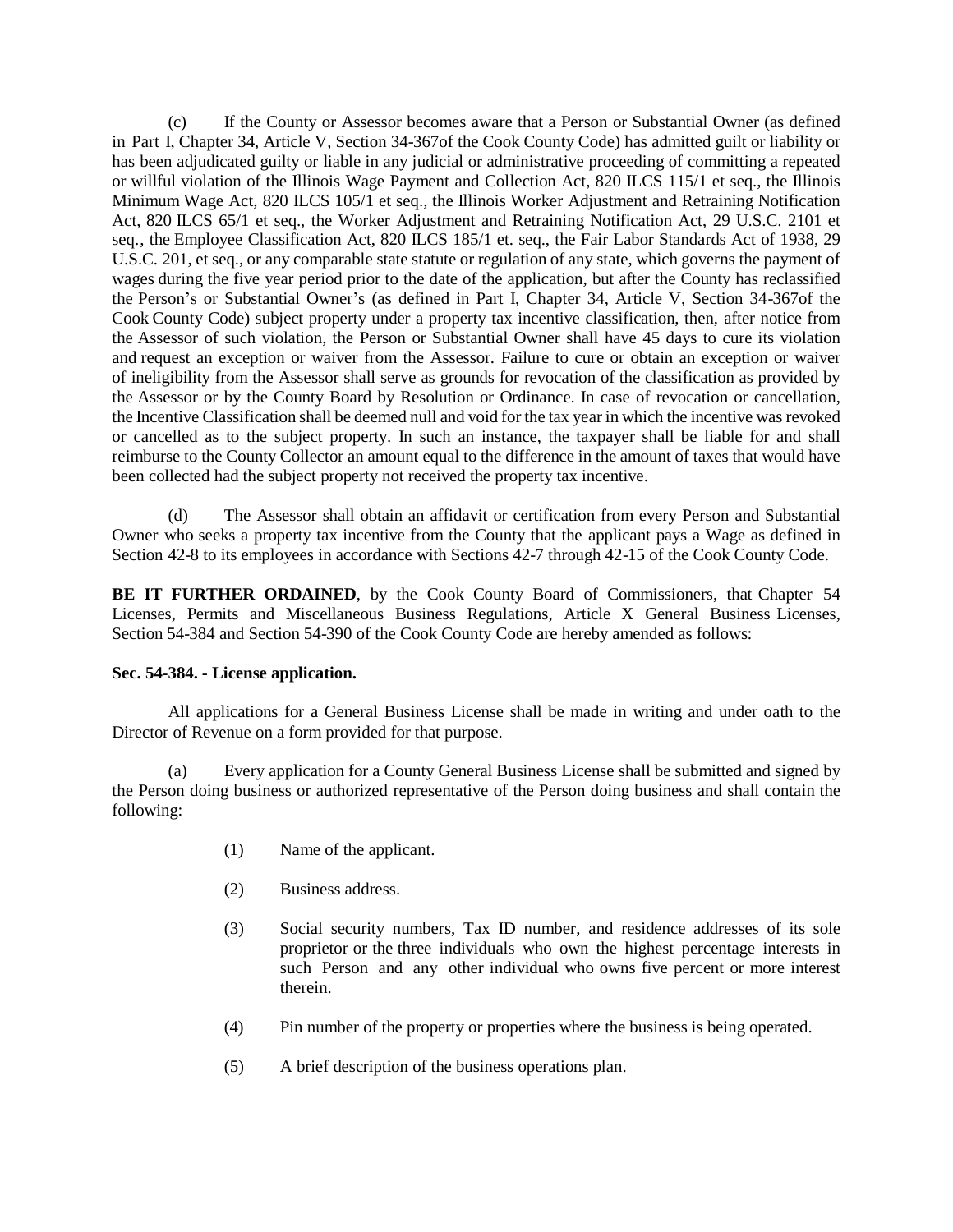- (6) Sales tax allocation code. The sales tax allocation code identifies a specific sales tax geographic area and is used by the State of Illinois for sales tax allocation purposes.
- (7) Certification that applicant is in compliance with all applicable County Ordinances.
- (8) For Business Licenses applied for or renewed following the effective date of this provision, certification that the applicant has not, during the five-year period prior to the date of the application for a Business License, admitted guilt or liability or has been adjudicated guilty or liable in any judicial or administrative proceeding of committing a repeated or willful violation of the Illinois Wage Payment and Collection Act, 820 ILCS 115/1 et seq., the Illinois Minimum Wage Act, 820 ILCS 105/1 et seq., the Illinois Worker Adjustment and Retraining Notification Act, 820 ILCS 65/1 et seq., the Worker Adjustment and Retraining Notification Act, 29 U.S.C. 2101 et seq., the Employee Classification Act, 820 ILCS 185/1 et. seq., the Fair Labor Standards Act of 1938, 29 U.S.C. 201, et seq., or any comparable state statute or regulation of any state, which governs the payment of wages.
- (9) Certification that the applicant pays a Wage as defined in Section 42-8 to its employees that conforms with Sections 42-7 - 42-15 of the Cook County Code

(b) The Director of Revenue shall be the custodian of all applications for licenses which [sic] under provisions of this Code. All information received by the Department from applications filed pursuant to this article orfromany investigations conducted pursuant to this article, exceptfor official County purposes, or as required by the Freedom of Information Act, shall be confidential.

(c) The General Business License applicant may be subject to an inspection by the following county departments including, but not limited to, Health, Building and Zoning and the Environment, prior to licensing.

(d) It shall be grounds for denial and/or revocation of any license issued under the provisions of this article whenever the license applicant knowingly includes false or incomplete information in the license application or is in violation of a County Ordinance.

\*\*\*

#### **Sec. 54-390. - Failure to comply-Code of Ordinances.**

(a) Failure to comply with applicable Cook County Code of Ordinances may result in general business license suspension or revocation.

(b) Persons doing business in unincorporated Cook County must comply with this article and, including but not limited to, the following Cook County Code of Ordinances:

- (1) Chapter 30, Environment; or
- (2) Chapter 38, Article III, Public Health and Private Nuisances; or